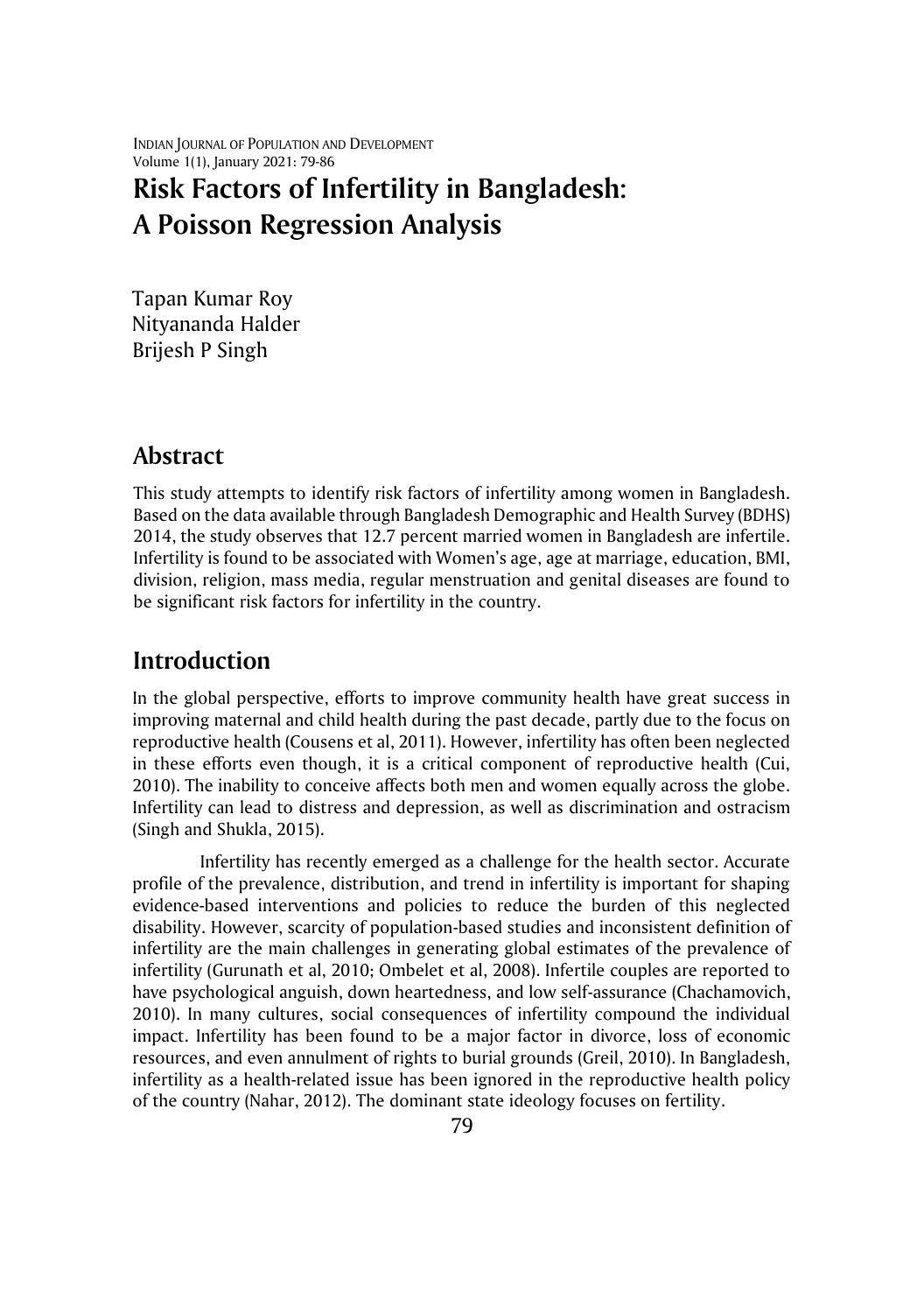To the best of our knowledge, there is no national level study in Bangladesh that has estimated the prevalence of infertility in the country. The prevalence of infertility in Bangladesh is reported to be approximately 15 percent which is the highest among all south Asian countries (Kumar, 2007). There are, however, studies that have identified potential risk and causal factors of infertility in Bangladesh (Ahmad et al, 1999; Sala et al, 2018; Chowdhury et al, 2014; Momtaz et al, 2011; Nahar, 2012a). These include, among others, gynaecological problems, nutritional status as reflected through body mass index, age at marriage and poor living conditions. Other studies in South Asian countries suggest that sexually transmitted diseases (STDs), urinary tract infections (UTIs), reproductive tract infections (RTIs), unhygienic delivery, postpartum infection, unsafe obstetric practices and sepsis and pelvic infections linked to unsafe abortions are the causes of infertility (Singh and Shukla, 2015; Unisa, 2010; Jejeebhoy, 1998). Indirect causal factors of infertility include poverty, tuberculosis, under nutrition and anaemia (Ombelet et al, 2008; Ali et al, 2007; Inhorn, 2003). Poverty increases the risk of infertility in many ways. For example, scarcity of water and lack of access to nutrition and health care can make women more vulnerable to RTIs, which may cause infertility (Kumar, 2001).

In this paper, we analyse the prevalence and risk factors of infertility in Bangladesh based on the nationally representative Bangladesh Demographic and Health Survey 2014. Infertility in women is essentially a rare event and, therefore, we have applied Poisson regression model to analyse correlates and risk factors of infertility.

The paper is organised as follows. The next section describes the data source and the method used in the analysis. The study is based on a nationally representative household survey. Section three presents findings of the bivariate analysis. Section four presents findings of the Poisson regression analysis. Main findings and their policy and programme implications are discussed in the last section.

### **Data and Methods**

The study is based on the data available from the Bangladesh Demographic and Health Survey (BDHS) 2014 (NIPORT, 2016). The BDHS was a nationally representative household survey which covered 17,863 ever-married women of reproductive age (15- 49 years), out of which 8,388 currently women were not using any contraceptive method at the time of survey and were having at least one child. However, 1,064 currently women were considered infertile because they had no conception during the five years preceding the survey even though they or their husband did not use any contraceptive method during this period., Therefore, the study sample contains women whose age is more than or equal to 20 years. Both bi-variate and multi-variate analysis have been carried out to analyse the correlates and risks factors of infertility. The risk factors in this study are age, place of residence, religion, education, working status, wealth index (poor/middle/rich), age at marriage and the body-mass index (BMI) of the respondent. Along with these risk factors status of menstruation and any genital disease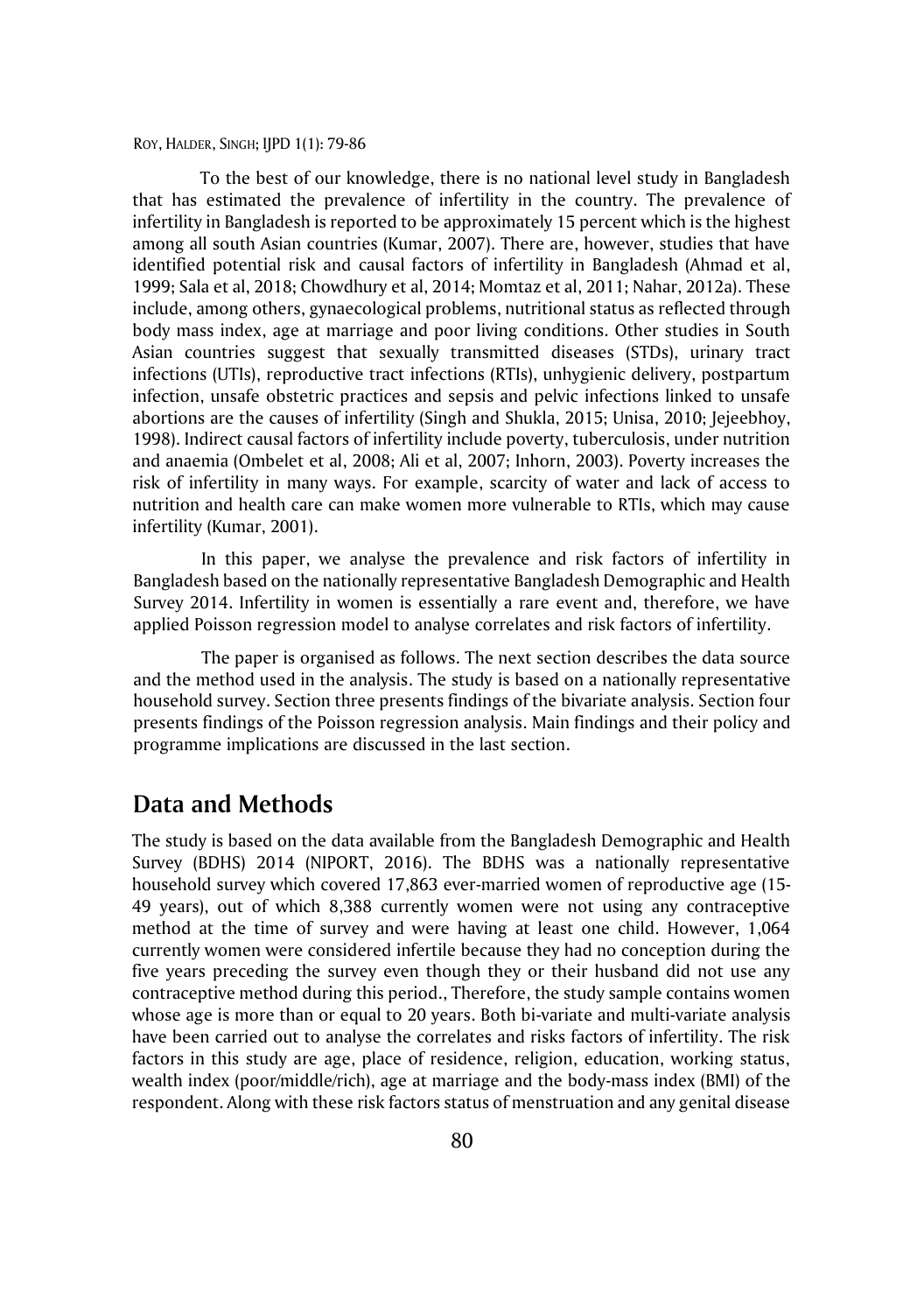have also been taken into consideration as the biological risk factors of infertility. BMI is categories into two category, BMI more than 27.5 kg/m $^2$  is considered as obese and rest are not obese. The Chi-square test has been used for the bivariate analysis while Poisson regression analysis has been used in the multivariate analysis to identify risk factors and covariates of infertility.

## **Findings**

Table 1 presents estimates of the prevalence of infertility by selected sociodemographic characteristics among ever-married women. An important covariate of infertility is the age of woman. The prevalence of infertility is high among women aged 20-34 years but low among women aged 35 years and above. Among different administrative divisions of Bangladesh, the prevalence of infertility is found to be relatively the highest in Sylhet division (16.73 percent) but the lowest in Barisal division (9.43 percent) indicating strong regional patterns in the prevalence of infertility within the country. The prevalence of infertility has also been found to be associated with socio-demographic characteristics of the women. The prevalence of infertility is found to be higher in urban than in rural women; in non-Muslims compared to Muslims; in literate women compared to illiterate women; and in working women compared to non-working women.

|     | Socio-demographic<br>characteristics | N                              | Prevalence of<br>infertility | $\boldsymbol{p}$ |  |
|-----|--------------------------------------|--------------------------------|------------------------------|------------------|--|
|     |                                      |                                |                              |                  |  |
| Age |                                      |                                |                              |                  |  |
|     | 20-34 years                          | 3391                           | 15.1                         | 0.000            |  |
|     | $35+$ years                          | 4997                           | 11.05                        |                  |  |
|     |                                      | <b>Administrative Division</b> |                              |                  |  |
|     | <b>Barisal</b>                       | 1007                           | 9.43                         | 0.000            |  |
|     | Chittagong                           | 1175                           | 15.4                         |                  |  |
|     | <b>Dhaka</b>                         | 1396                           | 14.18                        |                  |  |
|     | Khulna                               | 1418                           | 13.82                        |                  |  |
|     | Rajshahi                             | 1324                           | 10.2                         |                  |  |
|     | Rangpur                              | 1315                           | 10.11                        |                  |  |
|     | Sylhet                               | 753                            | 16.73                        |                  |  |
|     |                                      |                                | Place of residence           |                  |  |
|     | Urban                                | 2930                           | 14.58                        | 0.002            |  |
|     | Rural                                | 5458                           | 12.34                        |                  |  |
|     |                                      |                                | Religion                     |                  |  |
|     | Non-Muslim                           | 7474                           | 13.22                        | 0.000            |  |
|     | Muslim                               | 914                            | 8.35                         |                  |  |

Table1: Prevalence of infertility in ever-married reproductive age women according to some selected socio-demographic characteristics of women in Bangladesh, 2014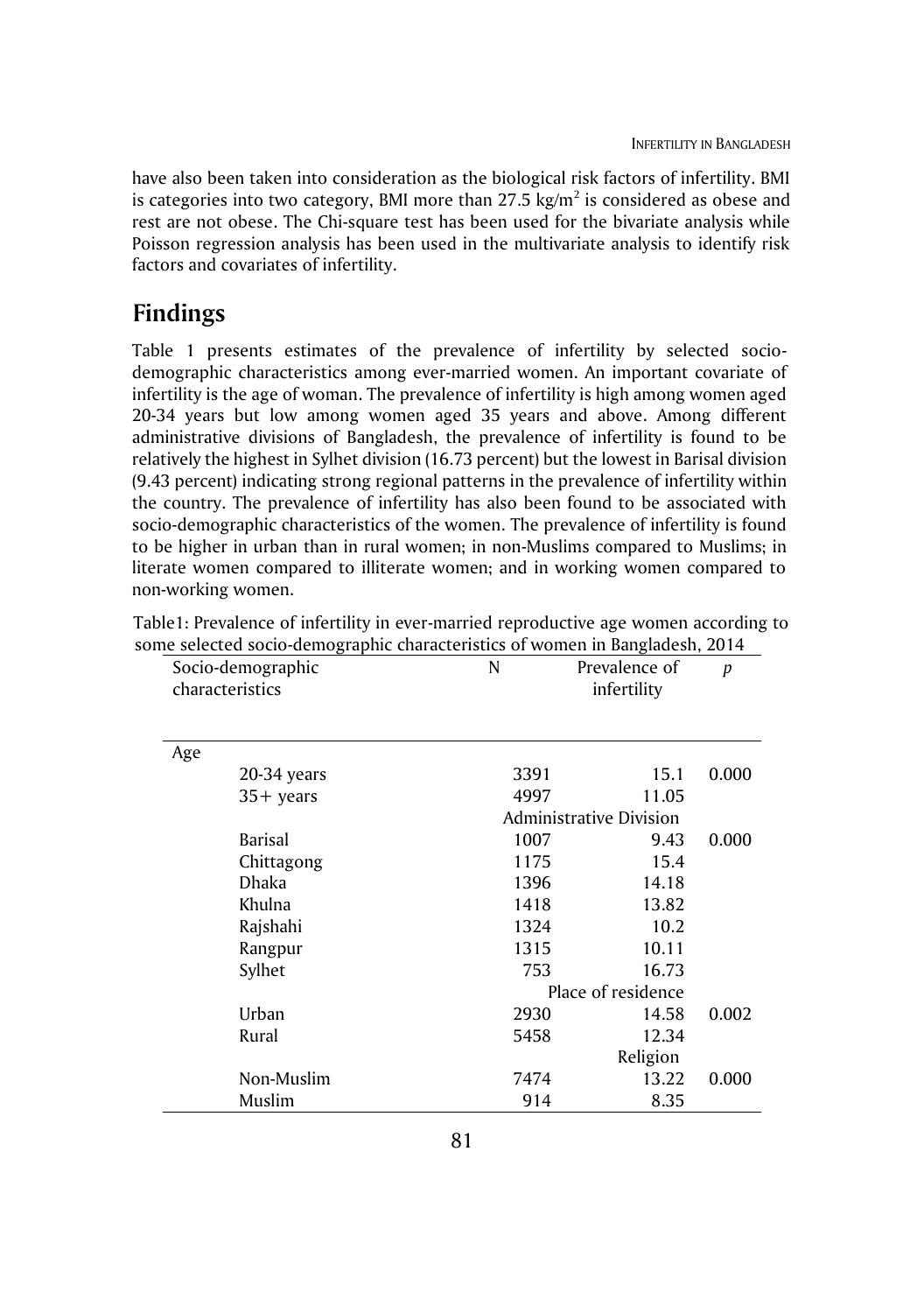| Socio-demographic       | N    | Prevalence of | $\boldsymbol{p}$ |  |
|-------------------------|------|---------------|------------------|--|
| characteristics         |      | infertility   |                  |  |
|                         |      |               |                  |  |
| Education               |      |               |                  |  |
| Illiterate              | 2588 | 11.17         | 0.002            |  |
| Literate                | 5800 | 13.43         |                  |  |
| <b>Working Status</b>   |      |               |                  |  |
| Working                 | 5291 | 13.57         | 0.001            |  |
| Not working             | 3097 | 11.17         |                  |  |
| Wealth Index            |      |               |                  |  |
| Poor                    | 3002 | 10.39         | 0.000            |  |
| Middle                  | 1761 | 12.04         |                  |  |
| Rich                    | 3625 | 14.9          |                  |  |
| Age at marriage         |      |               |                  |  |
| $<$ 18 years            | 7563 | 12.31         | 0.002            |  |
| $>= 18$ years           | 825  | 16.12         |                  |  |
| BMI                     |      |               |                  |  |
| Not obese               | 7823 | 12.39         | 0.002            |  |
| Obese                   | 565  | 16.81         |                  |  |
| Regular Menstruation    |      |               |                  |  |
| N <sub>o</sub>          | 2787 | 17.29         | 0.000            |  |
| Yes                     | 5601 | 10.39         |                  |  |
| <b>Genital diseases</b> |      |               |                  |  |
| N <sub>o</sub>          | 7102 | 12.62         | 0.005            |  |
| Yes                     | 1286 | 13.06         |                  |  |
| Total                   | 8388 | 12.68         |                  |  |

Source: Authors

The prevalence of infertility has also been found to be relatively the highest among the richest women but the lowest among the poorest women. Prevalence of infertility is found to be higher in women who were married after 18 years of age compared to women who were married before 18 years of age. Obesity is found to be associated with the prevalence of infertility. The prevalence of infertility is found to be higher in obese women compared to non-obese women. Gynaecological problems have been found to be having as impact on infertility. The prevalence of infertility is found to be higher in women having irregular menstruation compared to women having regular menstruation. Similarly, the prevalence of infertility is found to be higher in women having some genital disease compared to women not having any genital disease.

Table 2 presents results of the Poisson regression analysis. The probability of being infertile is expressed in terms of incidence rate ratio (IRR). Among women aged 20-34 years, the IRR is found to be 12 percent higher than the IRR in women aged 35 years and above and the difference is found to be statistically significant. Spatial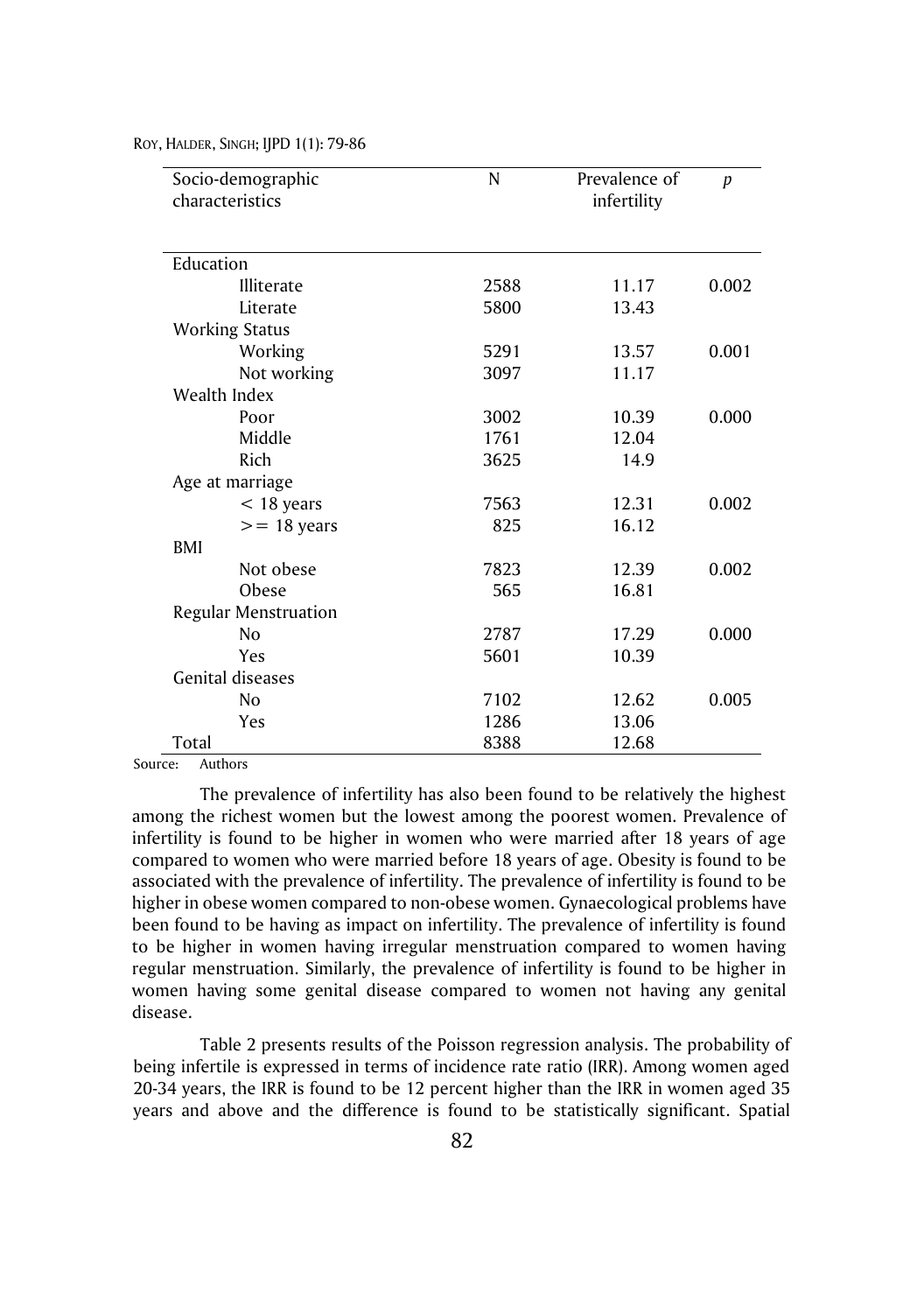differences in the prevalence of infertility within the country are also evident from the table. Compared to the Barisal division, the IRR is found to be statistically significantly higher in Dhaka, Chittagong, Sylhet, and Khulna Divisions but lower in Rajshahi and Rangpur divisions of the country. The analysis also confirms that the prevalence of infertility ever married reproductive age women is lower in the rural areas as compared to the urban areas of the country.

The risk of infertility has also been found to be higher in non-Muslim as compared to Muslim women. Women's education status has a statistically significant negative impact on the risk of infertility as IRR is found to be higher in literate compared to illiterate women. Similarly, working women are found to be more prone to infertility than non-working women. The risk of infertility is found to be relatively higher in middle-class women compared to rich and poor women. Women married after 18 years of age have higher risk of infertility compared to women married before 18 years of age. Similarly, obese women are at higher risk of infertility than non-obese women. Women having irregular menstruation are at about 13 percent significantly higher risk of infertility as compared to women having regular menstruation. Women suffering from genital diseases have higher risk of infertility than women not suffering from genital diseases.

| Socio-demographic      | Incidence rate | $\boldsymbol{p}$ |       | 95% confidence interval |  |
|------------------------|----------------|------------------|-------|-------------------------|--|
| covariates             | ratio (IRR)    |                  | Lower | Upper                   |  |
| Age                    |                |                  |       |                         |  |
| $35^+$ years®          |                |                  |       |                         |  |
| 20-34 years            | 1.118          | 0.000            | 1.093 | 1.162                   |  |
| Division               |                |                  |       |                         |  |
| $Barisal^{\circledR}$  |                |                  |       |                         |  |
| Chittagong             | 1.139          | 0.005            | 1.122 | 1.161                   |  |
| <b>Dhaka</b>           | 1.093          | 0.015            | 1.072 | 1.125                   |  |
| Khulna                 | 1.044          | 0.018            | 1.026 | 1.082                   |  |
| Rajshahi               | 0.971          | 0.011            | 0.956 | 0.991                   |  |
| Rangpur                | 0.951          | 0.000            | 0.927 | 0.976                   |  |
| Sylhet                 | 1.213          | 0.000            | 1.196 | 1.251                   |  |
| Place of residence     |                |                  |       |                         |  |
| $Rural^{\circledR}$    |                |                  |       |                         |  |
| Urban                  | 1.217          | 0.000            | 1.191 | 1.239                   |  |
| Religion               |                |                  |       |                         |  |
| $M$ uslim®             |                |                  |       |                         |  |
| Non-Muslim             | 1.103          | 0.000            | 1.066 | 1.116                   |  |
| <b>Education level</b> |                |                  |       |                         |  |
| Illiterate®            |                |                  |       |                         |  |
| Literate               | 1.174          | 0.000            | 1.151 | 1.217                   |  |

|  |                                    |  | Table 2: Results of the Poisson regression analysis of infertility on selected |  |  |  |
|--|------------------------------------|--|--------------------------------------------------------------------------------|--|--|--|
|  | characteristics of the respondents |  |                                                                                |  |  |  |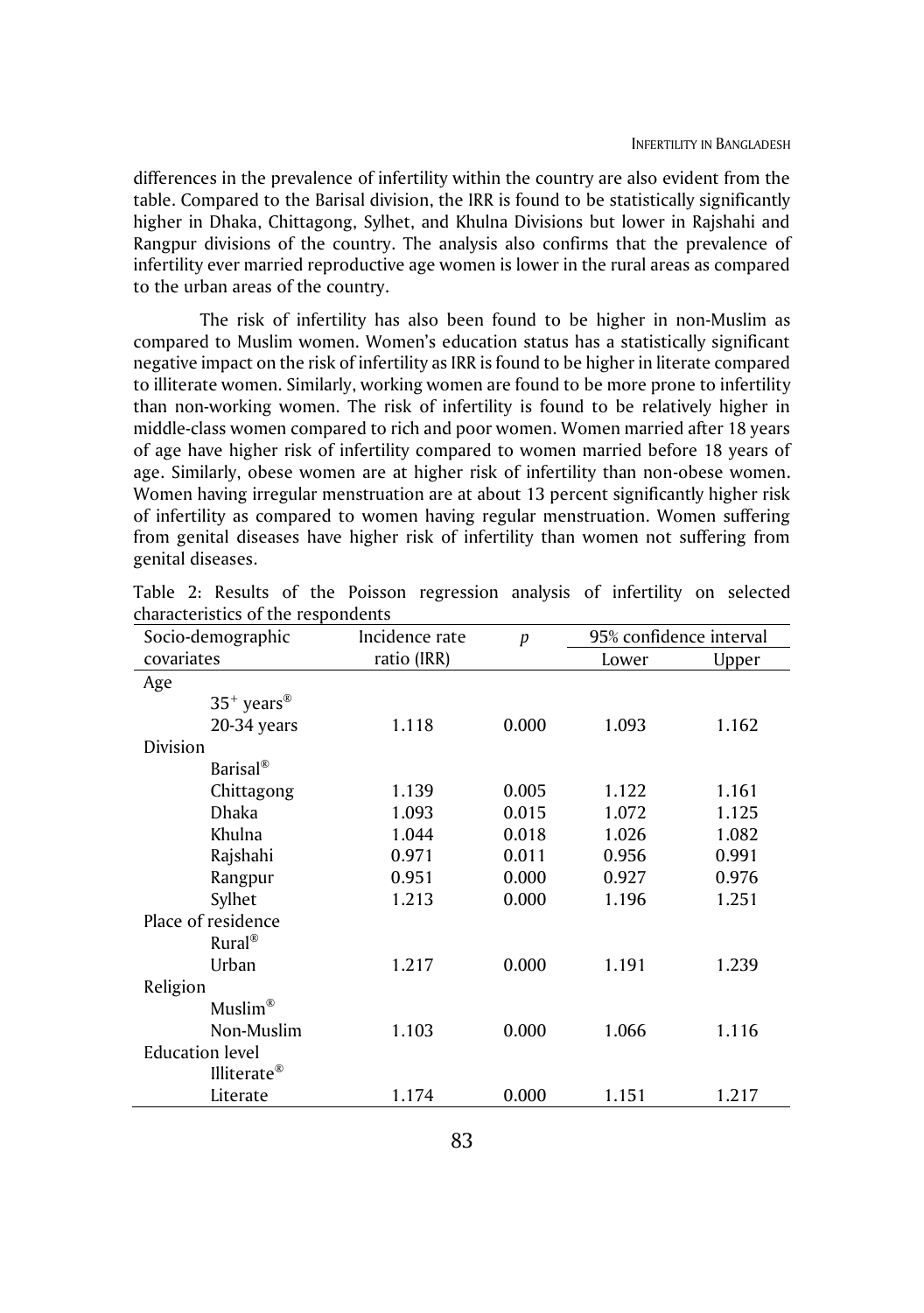| Socio-demographic                                                                                                                                                                                                                                                                                                                                                          | Incidence rate<br>$\boldsymbol{p}$ |       | 95% confidence interval |       |
|----------------------------------------------------------------------------------------------------------------------------------------------------------------------------------------------------------------------------------------------------------------------------------------------------------------------------------------------------------------------------|------------------------------------|-------|-------------------------|-------|
| covariates                                                                                                                                                                                                                                                                                                                                                                 | ratio (IRR)                        |       | Lower                   | Upper |
| <b>Working Status</b>                                                                                                                                                                                                                                                                                                                                                      |                                    |       |                         |       |
| $No^{\circledR}$                                                                                                                                                                                                                                                                                                                                                           |                                    |       |                         |       |
| Yes                                                                                                                                                                                                                                                                                                                                                                        | 1.193                              | 0.000 | 1.094                   | 1.213 |
| Wealth Index                                                                                                                                                                                                                                                                                                                                                               |                                    |       |                         |       |
| Poor®                                                                                                                                                                                                                                                                                                                                                                      |                                    |       |                         |       |
| Middle                                                                                                                                                                                                                                                                                                                                                                     | 1.112                              | 0.052 | 0.999                   | 1.026 |
| Rich                                                                                                                                                                                                                                                                                                                                                                       | 1.171                              | 0.000 | 1.154                   | 1.185 |
| Age at marriage                                                                                                                                                                                                                                                                                                                                                            |                                    |       |                         |       |
| $< 18$ years <sup>®</sup>                                                                                                                                                                                                                                                                                                                                                  |                                    |       |                         |       |
| $>= 18$ years                                                                                                                                                                                                                                                                                                                                                              | 1.426                              | 0.000 | 1.411                   | 1.411 |
| BMI                                                                                                                                                                                                                                                                                                                                                                        |                                    |       |                         |       |
| Not Obese <sup>®</sup>                                                                                                                                                                                                                                                                                                                                                     |                                    |       |                         |       |
| Obese                                                                                                                                                                                                                                                                                                                                                                      | 1.139                              | 0.000 | 1.118                   | 1.159 |
| Regular menstruation                                                                                                                                                                                                                                                                                                                                                       |                                    |       |                         |       |
| Yes                                                                                                                                                                                                                                                                                                                                                                        |                                    |       |                         |       |
| $No^{\circledR}$                                                                                                                                                                                                                                                                                                                                                           | 1.135                              | 0.000 | 1.106                   | 1.171 |
| <b>Genital diseases</b>                                                                                                                                                                                                                                                                                                                                                    |                                    |       |                         |       |
| $\mathrm{No}^{\circledR}$                                                                                                                                                                                                                                                                                                                                                  |                                    |       |                         |       |
| Yes                                                                                                                                                                                                                                                                                                                                                                        | 1.117                              | 0.005 | 1.109                   | 1.139 |
| $R_{\text{D}}$ of $\epsilon$ and $\epsilon$ and $\epsilon$ and $\epsilon$ and $\epsilon$ and $\epsilon$ and $\epsilon$ and $\epsilon$ and $\epsilon$ and $\epsilon$ and $\epsilon$ and $\epsilon$ and $\epsilon$ and $\epsilon$ and $\epsilon$ and $\epsilon$ and $\epsilon$ and $\epsilon$ and $\epsilon$ and $\epsilon$ and $\epsilon$ and $\epsilon$ and $\epsilon$ and |                                    |       |                         |       |

<sup>®</sup>Reference category. Source: Authors

## **Conclusions**

Infertility remains a major public health challenge in Bangladesh. The present analysis shows that factors such as age of the woman and her age at marriage, region, education, religion, BMI, regularity of menstruation, and genital diseases are important causative factors of infertility in Bangladesh. Infertility varies widely across different regions of Bangladesh. Reasons for regional variation in the prevalence of infertility are not known at present. There is a need to explore the regional context of infertility in the country. At the same time, the public health care delivery system of the country should take into consideration the local level factors while addressing the challenge of infertility in the country which is quite high.

#### **References**

- Ali TS, Neelofar S, Ali KK (2007) Are unhygienic practices during the menstrual, partum and postpartum periods risk factors for secondary infertility? *Journal of Health Population Nutrition* 35: 189-94.
- Ahmed SM, Chowdhury AMR (1999) Health scenario of Bangladesh. In: Ahmed M. (ed), Towards 2000, 55-78. Dhaka: Community Development Library.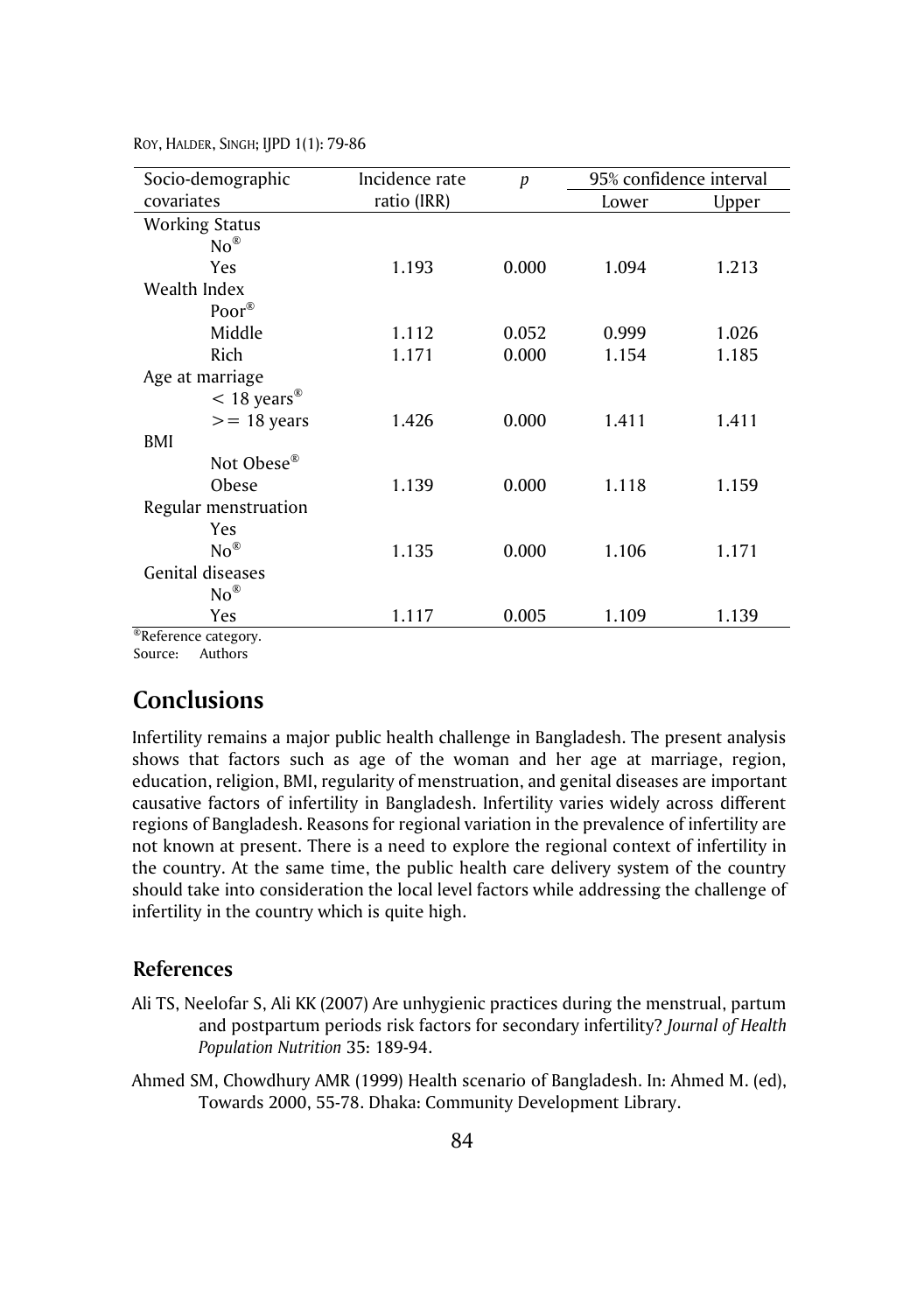- Cousens S, Blencowe H, Stanton C, Chou D, Ahmed S (2011) National, regional, and worldwide estimates of stillbirth rates in 2009 with trends since 1995: a systematic analysis. *Lancet*, 377: 1319-1330.
- Cui W (2010) Mother or nothing: the agony of infertility. *Bulletin World Health Organization*88: 881-882. Doi:10.2471/BLT.10.011210.
- Chachamovich JR, Chachamovich E, Ezer H, Fleck MP, Knauth D (2010) Investigating quality of life and health-related quality of life in infertility: a systematic review. *Journal of Psychosomatic Obstetrics &Gynaecology*31: 101-110. Doi:10.3109/ 0167482X.2010.481337.
- Chowdhury M, Haque M, Chowdhury S, Prodhania M (2014) Determinants of infertility among couples seeking treatment in a selected clinic in Dhaka city. *Chattagram Maa-O-Shishu Hospital Medical College Journal*13(3): 42-45.
- Gurunath S, Pandian Z, Anderson RA, Bhattacharya S (2011) Defining infertility–a systematic review of prevalence studies. *Human Reproduction Update*17: 575- 588.
- Greil AL, Slauson-Blevins K, McQuillan J (2010) The experience of infertility: a review of recent literature. *Sociology of Health & Illness* 32(1):140-162
- Inhorn MC (2003). Global infertility and the globalization of new reproductive technologies: illustration from Egypt. *Social Science and Medicine*56: 1837-1851.
- Jejeebhoy S (1998) Infertility in India levels, patterns, and consequences: priorities for social science research. *Journal of Family Welfare* 44(2): 15-24.
- Kumar D (2007) Prevalence of female infertility and its socio-economic factors in Tribal communities of Central India. *Rural Remote Health*7: 456-468.
- Kumar U, Emotion M (2001) Agency and access to health care: women's experiences of reproduction in Jaipur. In S Tremayne (Ed) *Managing Reproductive Life. Cross Cultural Themes in Fertility and Sexuality*. Oxford, Berghahn Books.
- Momtaz H, Meerjady SF, Shirin S (2011) Factors associated with secondary infertility. *Ibrahim Medical College Journal* 32: 15-28.
- Nahar P (2012) Invisible women in Bangladesh: Stakeholders' views on infertility services. Facts, Views & Vision in Obstetrics and Gynaecology 4(3), 149-156.
- Nahar P (2012a) Link between infertility and poverty: evidence from Bangladesh. *Human Fertility* 15(1): 18-26.
- NIPORT, Mitra and Associates, and ICF International. Bangladesh Demographic and Health Survey 2014, Dhaka, Bangladesh, and Rockville, Maryland, USA; 2016.